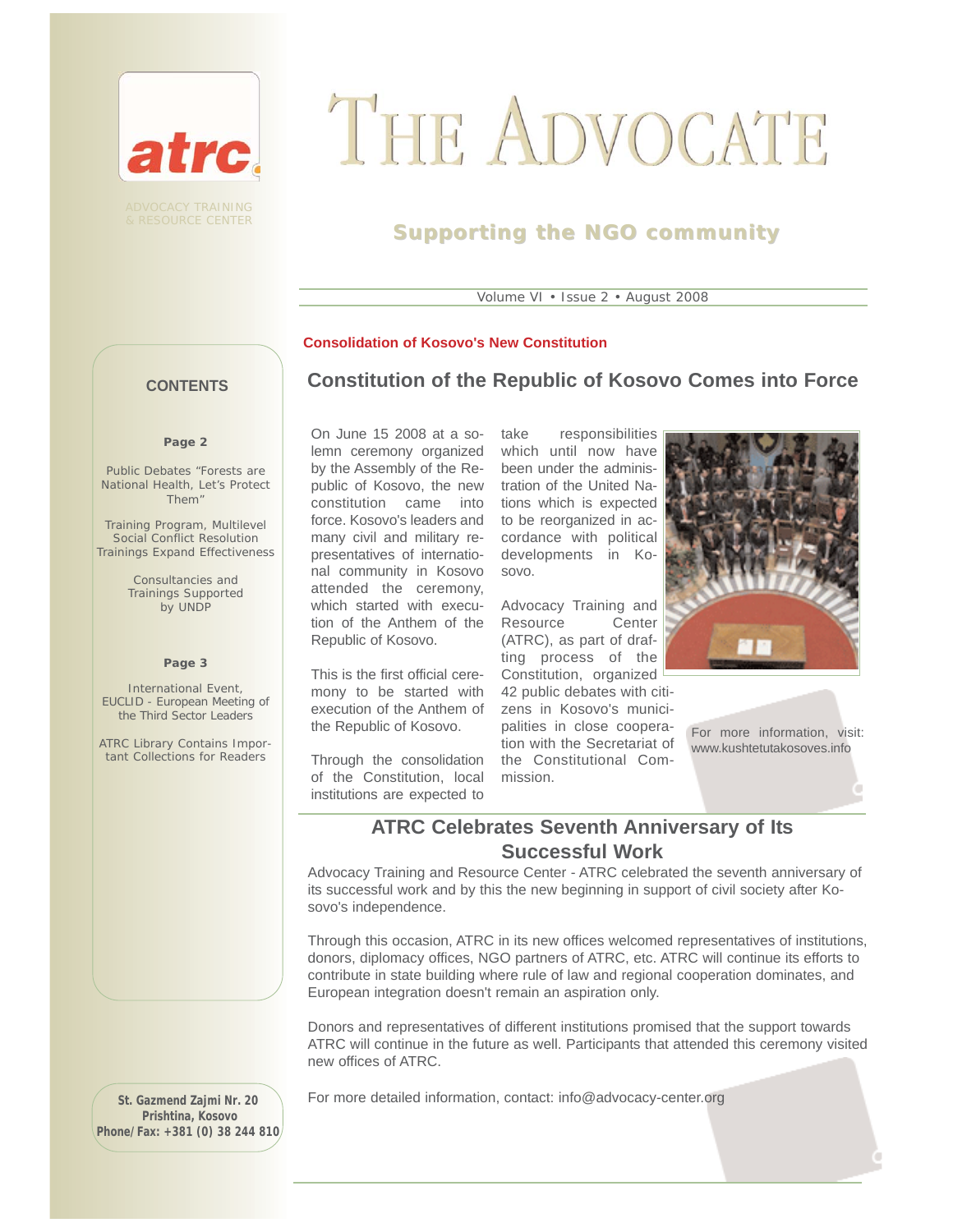#### **Public Debates**

#### **Consultancies and trainings supported by UNDP**

United Nations Development Program - UNDP / Roma Regional, as part of the fund of supporting projects of non-governmental organizations for RAE community, in June selected ATRC to conduct training workshops entitled "Leadership and Management" and "Clients Oriented". The training workshops dedicated for officials of the Ministry of Return and Communities, aimed to build capacities about organizational development for officials of this ministry.

ATRC training team was also engaged in offering a series of consultations for nongovernmental organizations of RAE community of Ferizaj and Prizren.

Through the process entitled Learn by doing, ATRC staff completed around 20 project proposals drafted by this community. Services were organized by UNDP / Roma Regional aiming to build capacities of these groups on the field of project proposal design.

It is important to stress that ATRC, supported by UNDP-UNV, held trainings for "Coalition Building" as well for local NGO representatives. For this reason, in June were held five trainings in five regions of Kosovo in: Prishtina, Peja, Prizren, mitrovica and Gjilan. The training workshops were organized to facilitate the process of coalition building for 'Volunteering work" and were based on local NGO initiatives and needs in these regions For more information, contact; training@advocacy-center.org

Entitled "Public Awareness about the Protection of Forests", ATRC in cooperation with the Ministry of Agriculture, Forestry and Rural Development - Department of Forestry organized in May and June several lectures and debates with villagers and primary school students of the municipalities of Kamenica, Istog and Suhareka.

Interruption and prevention of destroying forests, raising awareness among citizens about their protection and not destruction, were the discussion topics during the lecturers and debates.

The aim of the meetings was to prevent the further damage of forests which are being cut without any criteria.

**Forests Are National Wealth, Let's Protect Them** 

Hysen Abazi, Director of the Forestry Department, stated that policy for protection of forests is on our interest and forests should be seen as national wealth of today, tomorrow and the future.

He said that forests are vital and strategic wealth for the life of people and as such do not represent only wood wealth, but also water, thousands of species that protect climate, flora and fauna, because forests produce the oxygen we breath every second.

Students and villagers that attended these meetings expressed their interest for forests and concerns towards the damage of forests.

They noted that forests management in Kosovo is not good enough due to the lack of inter-institutional cooperation.

It is time for all institutional mechanisms, including civil society and media to coordinate their activities aiming to save the remained forests as the increased trend of cutting trees by illegal wood transporters risks the whole destruction of forests in Kosovo.

For more information, contact info@advocacy-center.org



#### **Training Program**

## **Multilevel Social Conflict Resolution Trainings Expand Effectiveness**

The increase of knowledge of civic administration and civil society representatives about conflict management was the primary aim of the trainings entitled: "Conflict Management" held by Advocacy Training and Resource Center - ATRC, as part of the "Multilevel Social Conflict Resolution" project. The two-day interactive trainings were focused on conflict management consisting of different presentations and group discussions, which provided opportunity for participants to share their management experiences.

During the training process, theoretical-practical topics were introduced such as: understanding conflict, conflict working, social

conflicts, changes and democracy, roles, communication and development of international cooperation, etc.

Shyhrete Reçica, a training participant from Lipjan, says: "this is a useful training because during the training process, ....

*Continous on next page...*